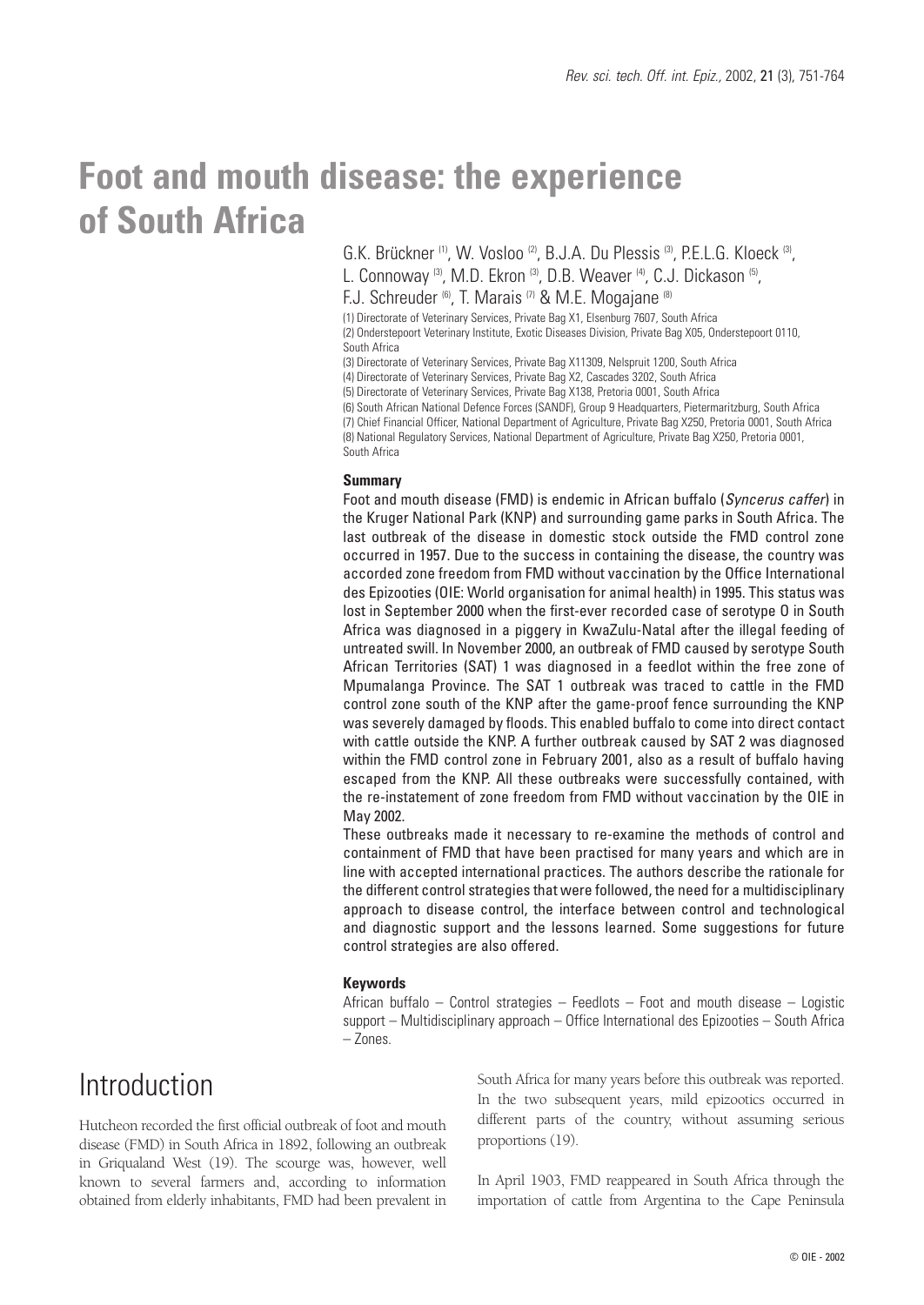(19). Fortunately, the disease was confined to two foci only and both premises were immediately placed under strict quarantine and thoroughly disinfected. There was no further evidence of the disease, and the quarantine restrictions were lifted in July of the same year (19).

After the great rinderpest pandemic of 1896 to 1905, FMD disappeared from southern Africa until April 1931, when the disease reappeared in Zimbabwe (19). This caused great concern at the time as the ability of buffalo to provide a reservoir of infection was unknown and many people believed that the infection had been re-introduced by imported animals or animal products, although no evidence for this could be found (19).

The epidemiology of the disease became clear when the African buffalo (*Syncerus caffer*) was shown to maintain the three South African Territories (SAT) serotypes in southern Africa (7, 8, 13). In South Africa, the infection is endemic in the Kruger National Park (KNP) where buffalo provide the principal reservoir of infection (9, 21). To prevent spread of the disease from infected buffalo to susceptible livestock, game-proof fences were erected around the KNP and cattle were vaccinated to prevent disease. As no outbreaks of FMD had occurred in other areas of South Africa since 1957 and no vaccination is practised elsewhere, the country successfully applied to the Office International des Epizooties (OIE: World organisation for animal health) in 1995 for a zone to be recognised as free of FMD without vaccination. The KNP is recognised as the only infected zone in the country. In accordance with OIE recommendations, the area immediately adjacent to the KNP constitutes a buffer zone where all cattle are vaccinated bi-annually against FMD while a surveillance zone is situated to the west of the buffer zone. These two zones constitute the FMD control zone (6) (Fig. 1).

South Africa lost the OIE status after an outbreak of FMD, caused by serotype O virus, was diagnosed on 14 September 2000 in a piggery in the district of Camperdown in KwaZulu-Natal (Fig. 2). This was followed by an outbreak of SAT 1 that was diagnosed on 29 November 2000 in a cattle feedlot in the district of Middelburg in Mpumalanga (Fig. 2). Trace-back actions following the outbreak on the feedlot established that the disease originated from buffalo/cattle contact in the surveillance zone of Nkomazi, bordering the southern KNP, also in the Mpumalanga Province (Fig. 2). This was diagnosed on 15 December 2000 on the basis of clinical disease and confirmed by virus isolation and serological testing. On 1 February 2001, FMD lesions caused by serotype SAT 2 were detected in cattle at a dipping tank in the Mhala District of the Limpopo Province, which also borders the KNP (Fig. 2). Partial sequences of the viral protein 1 (VP1) gene indicated that the causal virus was similar to viruses previously isolated in buffalo from the adjoining KNP (Fig. 3).

In summary, two outbreaks occurred in the zone previously recognised by the OIE as FMD-free without vaccination (Camperdown and Middelburg feedlot), as well as two



**Fig. 1**





➔ : spread of the disease

**Fig. 2**

**Regions in South Africa affected by the foot and mouth disease outbreaks during 2000 and 2001**

Links between various outbreaks and species are also shown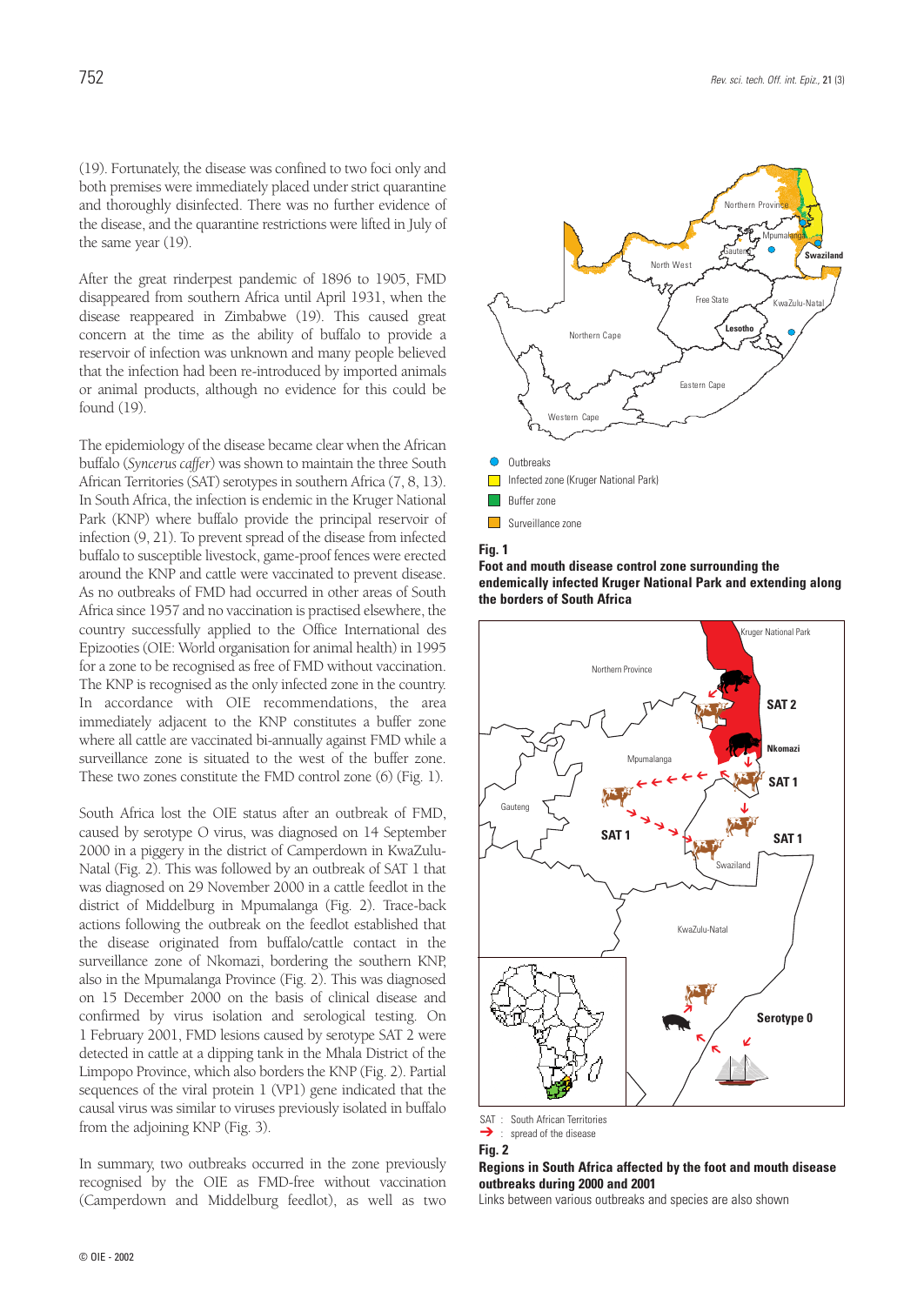

### 0.05

#### **Fig. 3**

**Neighbour-joining tree depicting viral protein 1 (VP1) gene relationships of South African Territories (SAT) 1 and 2 viruses in southern Africa**

Confidence levels were assessed by 1,000 bootstrap replications

Viruses isolated during the outbreaks are indicated in bold type

All other viruses were obtained from buffalo in South Africa (KNP), Zambia (ZAM), Zimbabwe (ZIM), Namibia (NAM/SWA) and Botswana (BOT)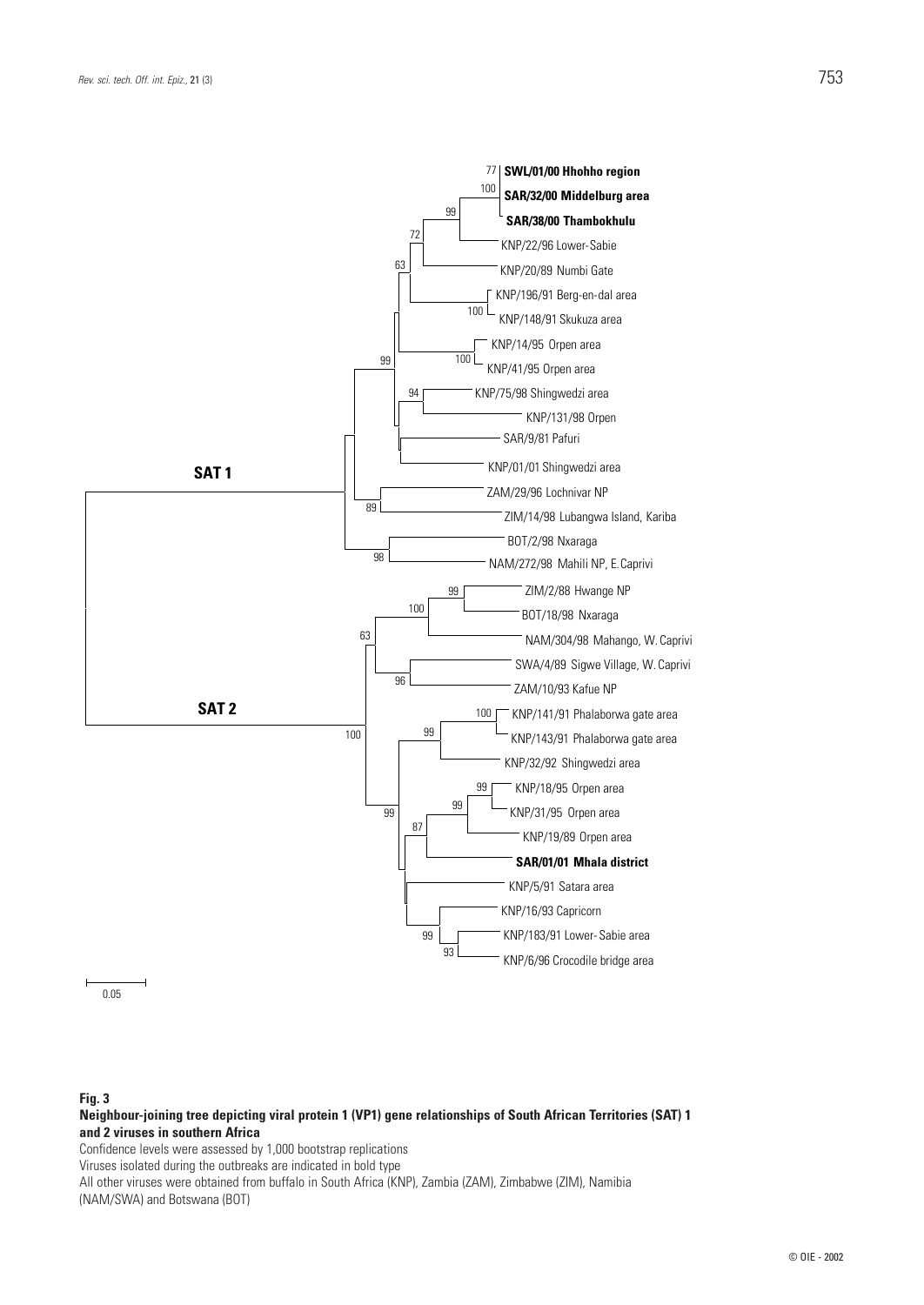outbreaks in areas previously excluded from the disease-free zone, i.e. within the FMD control zone (Nkomazi and Mhala). The outbreaks in Camperdown (serotype O), Middelburg (SAT 1) and Nkomazi (SAT 1) are described in detail. The outbreak at Mhala (SAT 2) will not be described because of the epidemiological similarities of the outbreak with that at Nkomazi. The outbreaks within the previously FMD-free zone resulted in the temporary loss of zone freedom from FMD accorded to South Africa by the OIE.

# Foot and mouth disease control policy in South Africa

Foot and mouth disease is listed as a controlled disease in South Africa in the Animal Diseases Act, 35/1984. Prior to the outbreak of the disease in the free zone in 2000, the FMD control zone comprised the endemically infected KNP, the surrounding buffer zone and a FMD surveillance zone. The latter stretches from the Ingwavuma area in northern KwaZulu-Natal bordering southern Mozambique, along the borders of Swaziland, the western edge of the KNP, Zimbabwe and Botswana (Fig. 1). The control area is defined by natural geographical borders, roads and fences. Vaccination is performed twice a year in a small buffer zone along the southern and western boundaries of the KNP using trivalent SAT 1, 2 and 3 vaccines. Strict movement control is enforced to prevent the movement of vaccinated animals and animal products from the control area to the free zone. The regulations promulgated in terms of the Act lay down detailed requirements for disease control and measures to be taken in the event of an outbreak, as well as measures to prevent the introduction of the disease through imports of animals and animal products.

Surveillance activities within the FMD control zone are carried out by para-veterinary personnel (animal health technicians) under the supervision of State veterinarians. The frequency of inspection of cloven-hoofed livestock in the FMD control zone varies from 7 to 14 days (7 days in the buffer zone and 14 days in the surveillance zone). Serological surveillance is conducted on an ongoing basis to determine the immune status of animals within the buffer zone. Serum samples are submitted for testing prior to the translocation of animals from the surveillance zone to the rest of the country. Surveillance is carried out on an ongoing basis within the KNP and adjoining private game reserves to monitor the incidence of the disease in wildlife – specifically in African buffalo and impala (*Aepyceros melampus*).

In the free zone, surveillance is conducted on an ongoing basis by State veterinarians, animal health technicians and private veterinarians in the course of their normal duties, such as testing herds for bovine tuberculosis and brucellosis and other disease control interventions.

In contrast to the situation in most developed countries, the livestock management practices in South Africa consist of a

© OIE - 2002

mixture of highly commercialised farms, communal grazing areas and game farming. Internationally accepted disease control strategies are easily enforced within the commercialised farming areas, while the traditional communal grazing areas and game farms offer unique challenges and opportunities for different approaches to disease control and disease risk management. In the communal grazing areas, which are in many instances dispersed in and around commercial farms, individual farming units are often not identifiable through clearly marked fenced-off areas or other geographical entities. While animals are housed or kraaled in separate groups at night, farm management facilities, such as dipping tanks and grazing, are shared during the day between several owners, resulting in frequent contact between livestock and creating large epidemiological units for disease control purposes. Game farming, on the other hand, often involves large fenced-off units scattered between commercial and communal grazing areas. Disease surveillance on these farms consists mainly of random serological sampling, while movement control is regulated in accordance with the Animal Diseases Act.

# Outbreak of foot and mouth disease serotype O in KwaZulu-Natal

The Province of KwaZulu-Natal is divided into 51 administrative districts. Foot and mouth disease last occurred in the Dundee district of this Province in 1938. The Province maintains a surveillance zone in the north, along the international borders with Mozambique and Swaziland (Fig. 1). Foot and mouth disease vaccinations were performed along the border with Mozambique between 1988 and 1993, but this activity was discontinued in anticipation of the application to the OIE in 1995 to obtain freedom from FMD without vaccination.

A private veterinarian was called to investigate deaths in pigs on a farm in the Camperdown district following suspicion of pesticide poisoning from containers in which swill was stored. However, on the detection of vesicular lesions, the local State Veterinarian was alerted and investigations commenced. Samples taken from the pigs on Tifton Farm on 14 September 2000 were confirmed positive for FMD serotype O at the Exotic Diseases Division, Onderstepoort Veterinary Institute (EDD-OVI) in Pretoria the following day. This serotype has never occurred before in South Africa (18). The virus is suspected to have been brought into the country in swill derived from galley waste from a ship that had docked at Durban Harbour. The swill was later fed to the pigs on Tifton Farm (Fig. 4, original FMD outbreak).

Partial sequencing of the 3′ end of the VP1 gene and phylogenetic analysis indicated that the virus was a member of the pan-Asian serotype O lineage, which indicated Asia or the Middle East as the probable origin (18).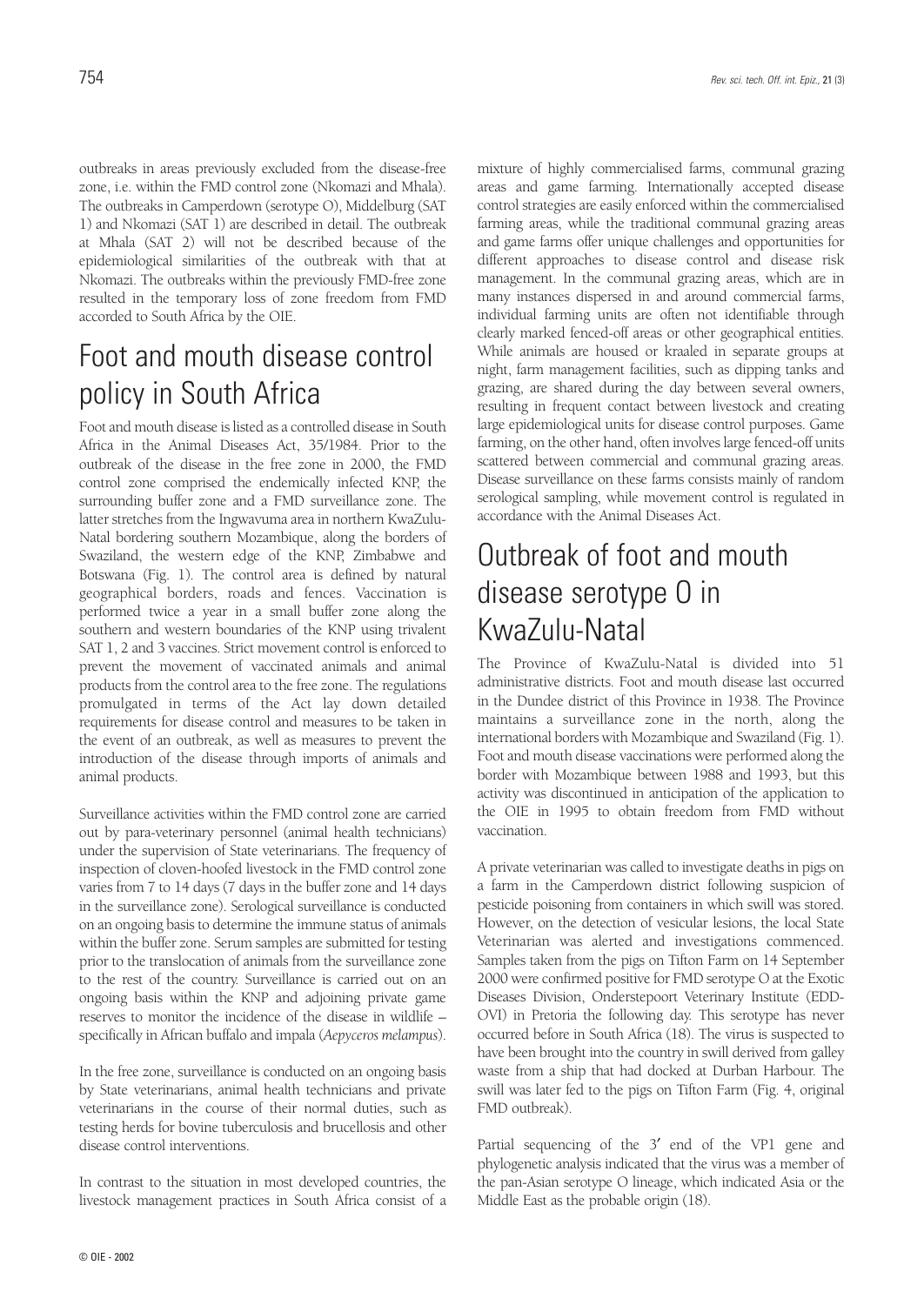

### **Fig. 4**

**Foot and mouth disease control districts in KwaZulu-Natal Province (showing all 51 districts)** The district of Camperdown affected by serotype O outbreak, as well as the 15 other districts placed under quarantine, are indicated in grey. The circles denote the various zones established around the outbreak focus for control measures

Stamping-out of all cloven-hoofed animals on the affected farm with supporting control measures in a radius of 30 km surrounding the area was instituted immediately on 15 September. This involved the erection of a physical cordon around the infected farm, the establishment of roadblocks at all access points within a 10-km radius and intensification of inspections on all farms within the 30-km radius. A total embargo on the export of cloven-hoofed animals and products from the district of Camperdown and an additional 15 magisterial districts within KwaZulu-Natal was also enforced by legal notice in the Government Gazette of 22 September 2001.

For the first time in the history of FMD control in South Africa, extensive use was also made of logistic support provided by the South African National Defence Forces (SANDF), South African Police Services (SAPS), disaster management units and road traffic control. This is described in more detail under 'Logistic support services' below.

The farms immediately surrounding the primary focus of infection were inspected daily for possible spread of the disease. On 20 September, fresh clinical lesions were detected in a bovine on an adjoining farm (Fig. 4, original FMD outbreak) and confirmed positive for serotype O on the same day. The decision was taken to cull all animals on this farm and to depopulate all cloven-hoofed animals on 14 farms within a radius of 3 km of the original infection based on geographical boundaries. Culling operations commenced on 21 September and were completed on 1 October.

On 10 October, the disease was detected and confirmed in cattle on a farm (Fig. 4, first extension of FMD) just outside the 3-km depopulated zone and on 23 October, further spread of the disease was confirmed on a farm in the Killarney Valley, south-east of the last infection (Fig. 4, second FMD extension at Killarney Valley/Sankontshe). The culling area was enlarged to include these two extensions as well as neighbouring farms, with all animals destroyed and buried by 8 November.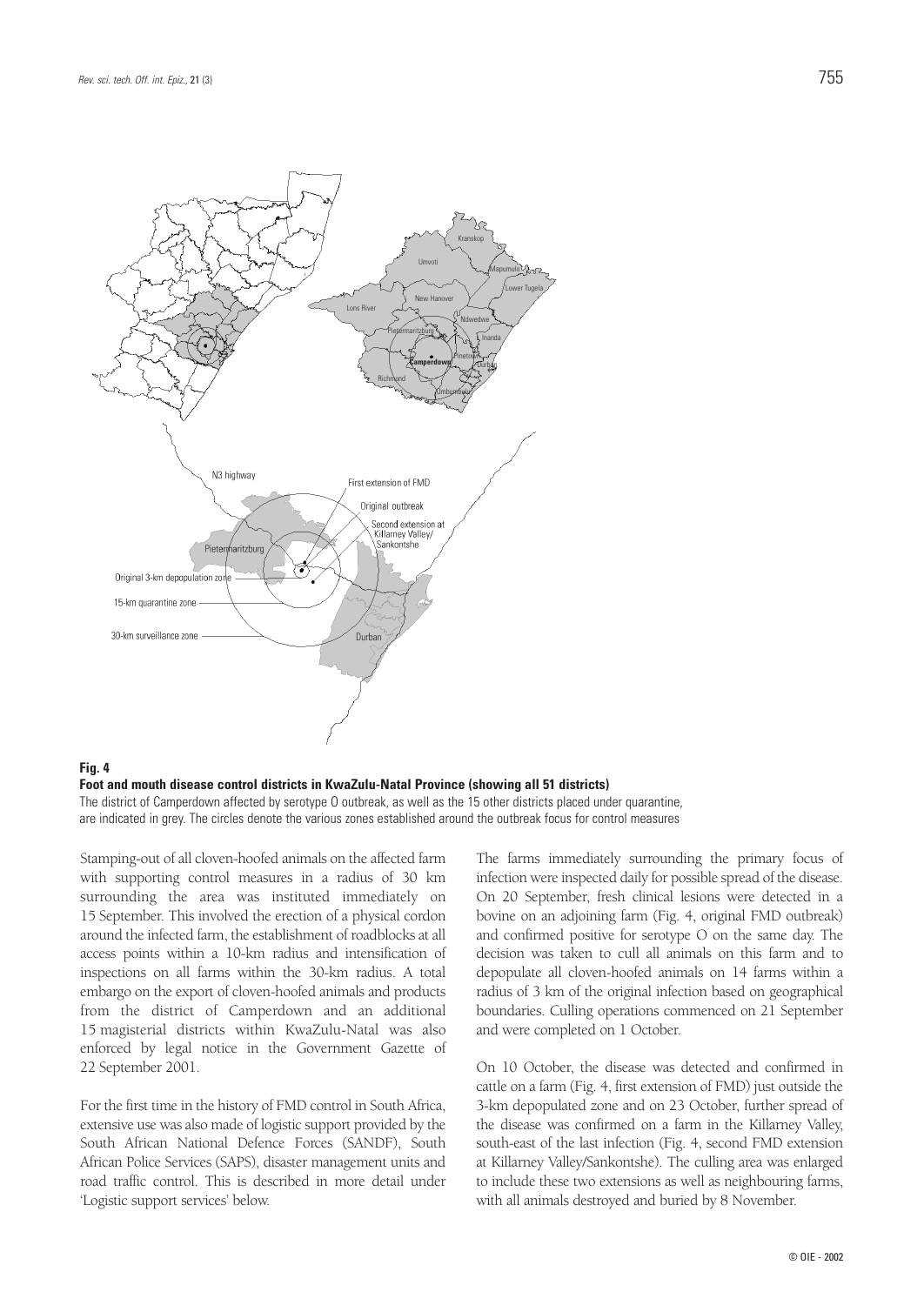On 8 November, serological results obtained by liquid phase blocking enzyme-linked immunosorbent assay (ELISA) (12) indicated that there were possibly serologically positive animals at a dipping tank in the Valley of a Thousand Hills outside the 30-km restricted zone. This dip tank is located in a vast communal grazing area without fencing between properties and consequently it was decided to discontinue the culling operation and commence limited ring vaccination pending confirmation of the results by virus neutralisation assay (17). The control measures were also immediately extended to include a larger area. The results obtained three days later indicated that the disease had not spread and the World Reference Laboratory (WRL) at Pirbright later confirmed these results. The emergency control measures were subsequently reduced to the original restricted area, but the decision was nevertheless taken to complete the limited vaccination programme in the district of Camperdown.

A total of 367,168 physical inspections and 34,324 serological examinations were recorded during the period from 16 September until the end of January 2001 within the infected and surveillance zones and surrounding areas. Game animals were also inspected and serologically surveyed. Negative results were obtained on three game reserves bordering the infected area.

No pigs were vaccinated due to the unavailability of a suitable vaccine. Cattle on two stud farms within the vaccination zone were not vaccinated to serve as sentinel animals. Movement restrictions were lifted on 1 February 2001, with the exception of the district of Camperdown that will remain a FMD control zone until officially declared free from infection by the OIE. Restocking of the previously infected farms commenced on 2 February 2001 after sentinel animals had been introduced and monitored serologically.

Continuous serological surveillance and clinical inspections within the restricted and free areas have continued for a period of 12 months since the detection of infection, confirming that the disease did not spread further than the infected premises identified during the original outbreak investigations.

# Outbreak of foot and mouth disease caused by serotype SAT 1 in the districts of Middelburg and Nkomazi, Mpumalanga Province

Suspicion of FMD infection was raised by Swaziland when cattle from the Kanhym feedlot on Arendsfontein farm in the Middelburg District of Mpumalanga, South Africa, were sent to the abattoir in Manzini, Swaziland, on 23 November 2000

(Fig. 2). The EDD-OVI confirmed that the disease was caused by serotype SAT 1. An investigation was immediately conducted on Arendsfontein farm, which was placed under quarantine and all livestock movements were stopped from Arendsfontein and a surrounding area of 10 km. Clinical lesions were detected in 30 cattle on Arendsfontein and confirmed as SAT 1.

Cattle in the feedlot were sourced from Namibia (30% to 40%), Mpumalanga (30% to 40%), the Free State Province (5% to 10%) and the Eastern Cape Province (5%). Small numbers were also derived from the Western and Northern Cape Provinces. However, subsequent investigations pointed to possible illegal movement of cattle from the surveillance zone close to the KNP.

Partial nucleotide sequencing of the 3′ end of the VP1 gene and phylogenetic analysis indicated that the isolate obtained from Kanhym (i.e. the feedlot: isolate SAR/32/00) was 100% homologous over the region sequenced to the isolate from the abattoir in Swaziland (SWL/012/00) (Fig. 3), indicating that the Swaziland incident was derived from the feedlot in South Africa. The viruses were also related to viruses previously isolated from buffalo in the south of the KNP (KNP/22/96 and KNP20/89) (Fig. 3), and therefore eliminated the notion that the outbreak may have been caused by cattle imported from neighbouring countries.

Following the diagnosis of FMD (SAT 1) in the feedlot, backward tracing and the close relationship of the virus to buffalo isolates from the KNP (Fig. 3) indicated the Nkomazi area (Fig. 2) as a probable source of the infection. On 15 December 2000, cattle with suspicious fresh lesions were found at the Thambokhulu communal dip tank, and the virus isolated (SAR/38/00) was 100% homologous over the region sequenced to the Kanhym virus (SAR/32/00) (Fig. 3). Subsequently, serological evidence of infection was obtained on 5 additional farms and at 12 communal dip tanks, all in the Nkomazi area, while old lesions were reported in cattle on 4 farms and at 2 communal dip tanks. The entire Nkomazi area was declared an infected zone.

## **Control of the outbreak in the feedlot at Arendsfontein**

The Arendsfontein farm is a dedicated feedlot for cattle (14,308), sheep (2,445) and pigs (48,376), with excellent record-keeping. The cattle and sheep were housed in separate fenced facilities approximately 300 m from the pig unit, with no immediate physical or human contact between the two units. Strict bio-security to prevent cross-contamination between the feedlot and the pig unit was maintained, with disinfection of all humans and vehicles entering and leaving the infected area. The feedlot and main piggery on Kanhym were identified as the infected zone, although no clinical cases or serological evidence of disease were observed in the piggery.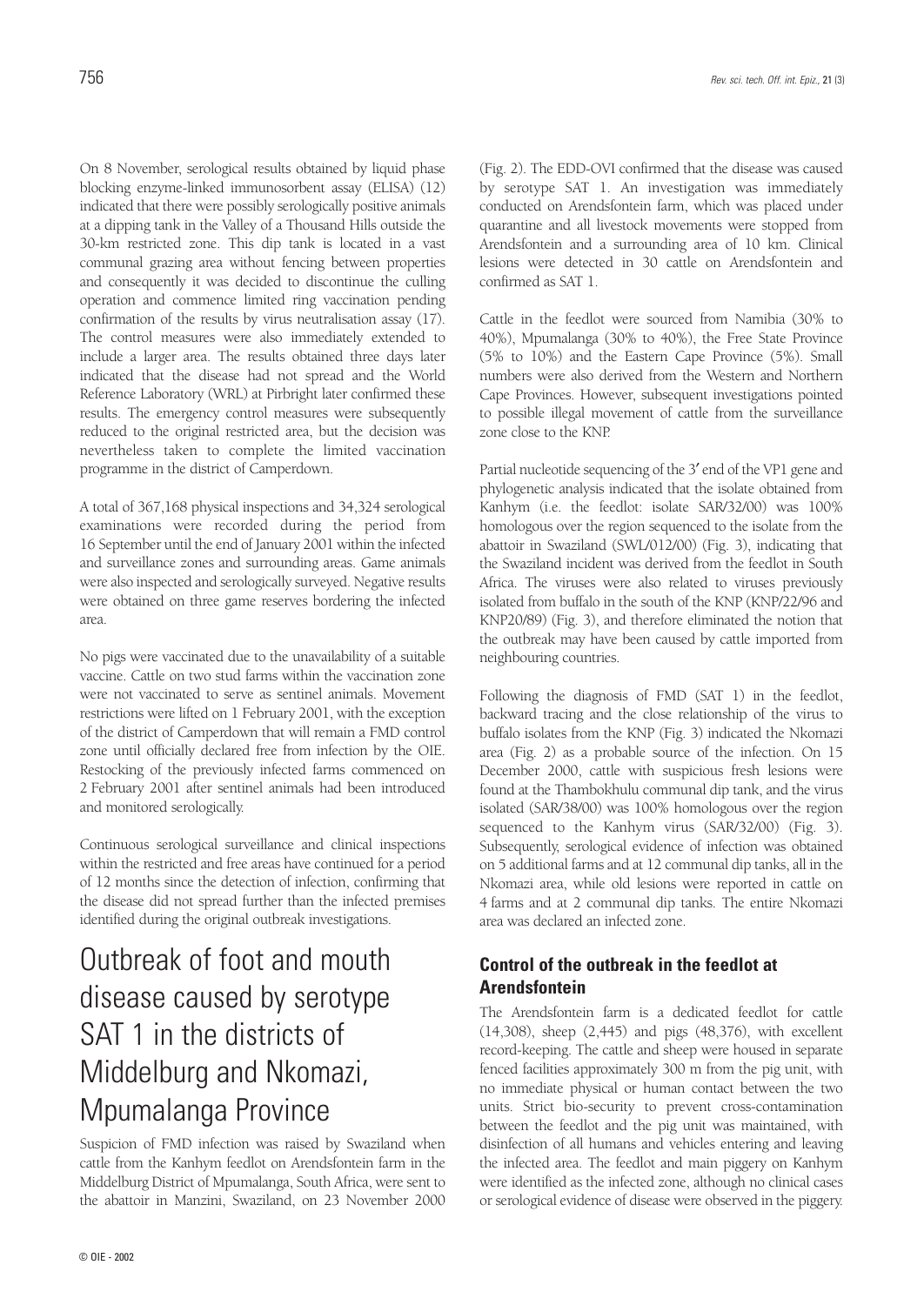A sanitary cordon was placed within a 10-km radius on surrounding farms, with movement control on animals and animal products complemented by intensive serological surveillance and daily physical inspections. Quarantine notices were served on all surrounding farms (28 owners) and all livestock were inspected and subjected to serological surveillance (Fig. 5).

Following confirmation of FMD, a policy of emergency vaccination was adopted. The main reason for favouring vaccination rather than immediate stamping-out was the almost impossible logistic effort required to ensure complete bio-security during culling operations of such large numbers of animals in such a small area. The strict control measures in place at the feedlot and the infrastructure complemented that of the quarantine restrictions and strengthened the decision. The main focus of control was to limit virus excretion within the cattle feedlot and to take all the bio-security steps necessary to prevent the disease from spreading to the piggery which housed almost 50,000 pigs.

All cattle in the feedlot were vaccinated twice with a trivalent SAT 1, 2 and 3 vaccine. The commercial breeding cattle (1,200 head) were vaccinated while they were still on grazing pastures. Only after the second vaccination were they moved to the northern part of the feedlot, furthest away from the section where clinical FMD occurred. By moving the commercial breeding cattle into a section of the feedlot, a 5-km



Sanitary cordon Surveillance area

## **Fig. 5**

**Feedlot at Kanhym showing the area infected by foot and mouth disease and surrounding surveillance zone**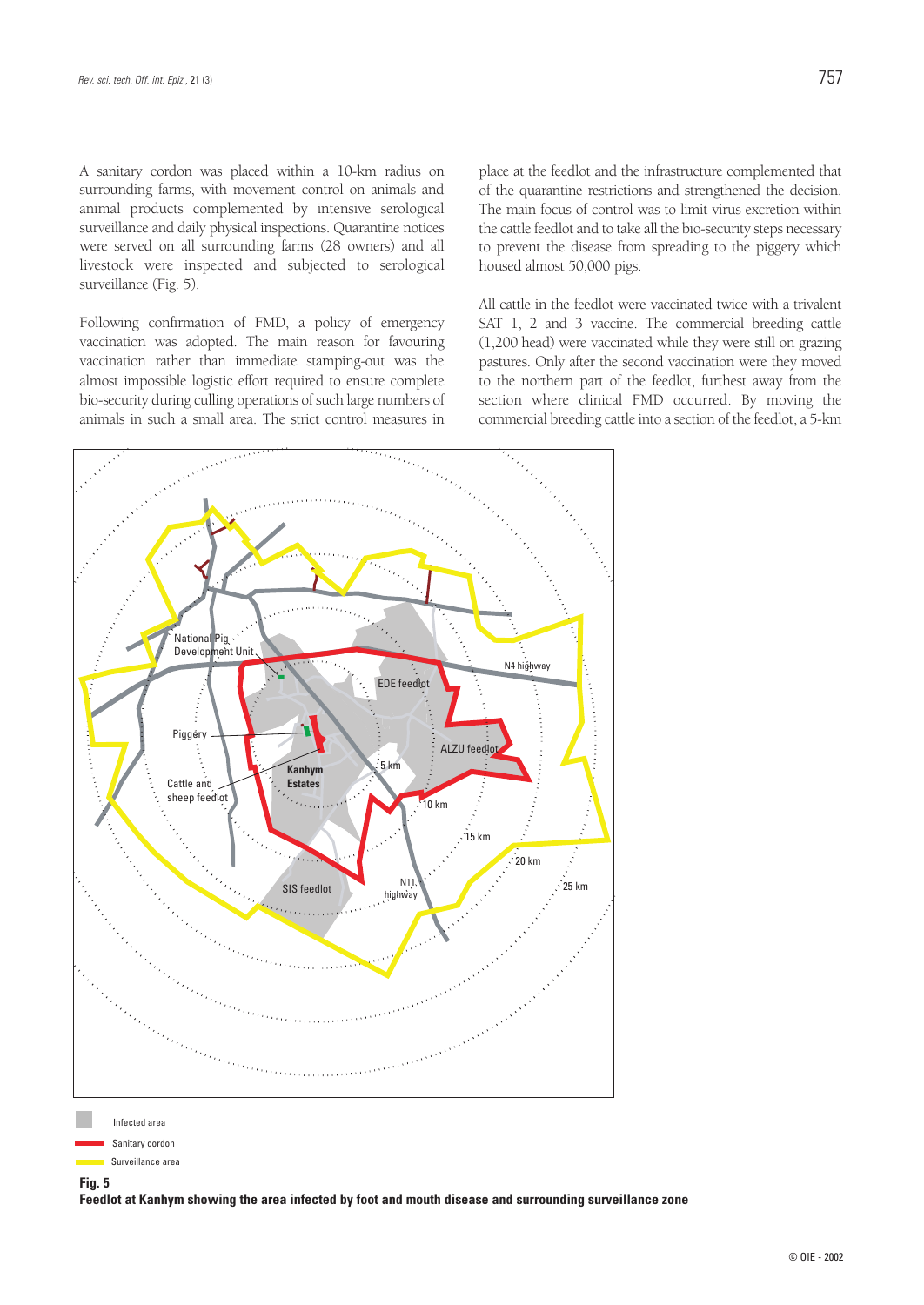The vaccinated commercial cattle (branded with an F) were released to grazing at the end of March 2001 and kept in two separate groups away from the feedlot and the piggery. Inspection of these cattle was performed once a week and all animals were bled monthly. Slaughtering of the entire herd of vaccinated commercial cattle was completed by 5 December 2001. The meat was deboned and released for local consumption only.

The last clinical cases in cattle on the feedlot were observed on 14 December 2000. On 15 January 2001, controlled slaughter for local consumption commenced at selected quarantine abattoirs under strict veterinary supervision. All sheep were slaughtered by the end of February and all feedlot cattle by 19 March.

To protect the piggery, pigs were vaccinated once only with a double oil emulsion adjuvant containing two SAT 1 strains produced by the EDD-OVI. The piggery was not infected at any stage, as indicated by serological results produced using the liquid phase blocking ELISA prior to vaccination and the 3ABC ELISA post vaccination. Porkers (44,000 animals) were inspected clinically and loaded in sealed limed vehicles and transported to slaughter at officially approved abattoirs on dedicated days under strict veterinary control. Veterinary officials accompanied vehicles to the abattoir, which was disinfected thoroughly after the slaughter of each consignment. The pH of carcasses was monitored to ensure that the level had dropped below 6 within 24 h, and the meat was deboned. A further waiting period of three weeks was enforced for the meat, pending the serological results of samples collected on the slaughter line and on the farm. Bones and offal were destroyed under strict control. Meat was released for local consumption only.

From 19 March to the end of March, disinfection of the entire feedlot with agricultural lime and a commercial quaternary ammonium and biguanidine viracidal preparation was implemented, after which 200 sentinel cattle were introduced. These animals were bled before entering the feedlot and twice while in the feedlot, and were inspected every second day. At the beginning of May, quarantine was lifted on the feedlot and the piggery. In the first week of May, Kanhym estates began introducing new animals to the feedlot.

### **Control of the outbreak in Nkomazi**

A game-proof fence to prevent contact between game and livestock surrounds the KNP. Due to aging, upgrading of the 2.4 m-high electrified perimeter fence commenced in 1998. The upgrading was about 70% complete by 7 February 2000 when a devastating freak flood damaged or swept away most of the fence along the southern boundary of the KNP. This resulted in buffalo moving out of the KNP into the adjacent Nkomazi area in far greater numbers than ever before (Fig. 6)



**Fig. 6**

**Observed increased numbers of buffalo that escaped from the Kruger National Park to the Nkomazi area in 2000 and 2001 after damage to the park game fence, compared with similar observations between 1996 and 1999**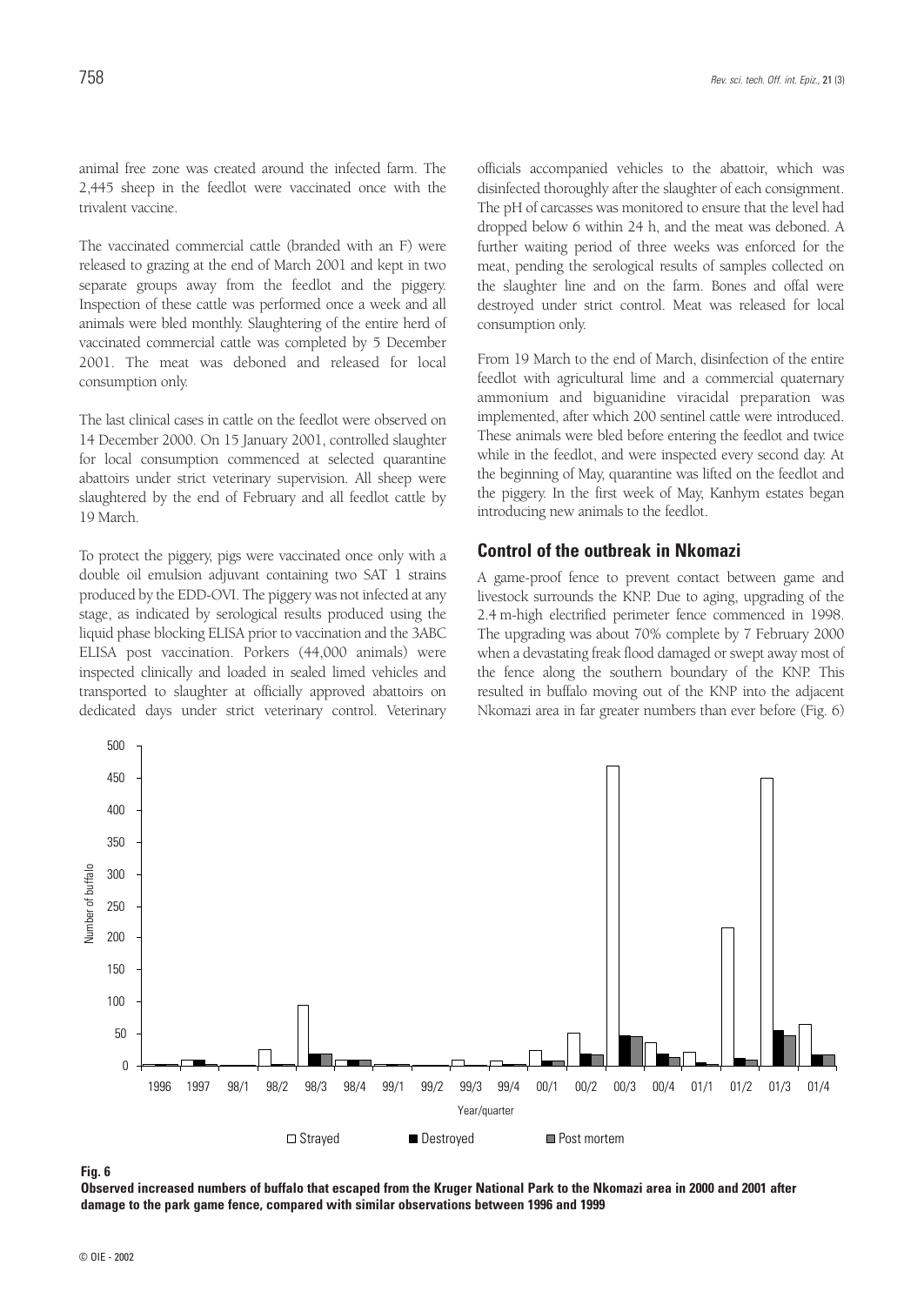and contact between buffalo and cattle was observed. However, no disease was detected in contact cattle herds during official inspections or reported by owners.

All indications were that the disease in the feedlot at Middelburg had started in the Nkomazi area. All animal movement from and within the Nkomazi area was stopped, and routine surveillance actions were intensified and strengthened by collection of serum samples from cattle and goats throughout the area. Serological surveillance was complicated due to the fact that the entire Nkomazi area had been subjected to compulsory vaccination in the past. Serological tests had previously revealed that some cattle vaccinated regularly in the past remained serologically positive for up to five years after the last vaccination (W. Vosloo and B.J.A. Du Plessis, personal communication). Antibodies to nonstructural proteins (NSPs) were subsequently detected at several farms, indicating the presence of infection.

Roadblocks were established to control movements from the Nkomazi area. An intensive vaccination campaign in cattle, sheep and goats was launched in the infected zone. Cattle were vaccinated twice with a trivalent (SAT 1, SAT 2 and SAT 3) vaccine containing alhydrogel/saponin as adjuvant, while goats and sheep (regarded as a lower risk for possible disease dissemination) were vaccinated once only.

Stamping-out was not considered a control option because the outbreak occurred in the FMD control zone, and vaccination would not affect the zone recognised as free from FMD without vaccination. The geographical extent of the outbreak also rendered stamping-out an impractical, uneconomical and unacceptable control option. Movement control and vaccination were therefore the principal components of the control strategy for the outbreak.

# Support services aiding the control of foot and mouth disease

Critical to the success of the FMD campaigns were laboratory diagnostic testing and logistic support.

### **Diagnostic support services**

South Africa has a level 3 bio-containment facility that is responsible for the diagnosis of, and research into, highly contagious diseases such as FMD and African swine fever (ASF). Vaccines against the SAT types of FMD are also manufactured at the EDD that currently forms part of the OVI, an institute of the Agricultural Research Council of South Africa.

Although FMD has not occurred in the free zone of South Africa since 1957, the Government recognised the need to possess a strategic facility where expertise can be maintained for diagnosis and vaccine production of FMD and other exotic diseases. The EDD was inaugurated in 1981 and has performed research and diagnosis on FMD in southern Africa with excellent results (1, 2, 3, 4, 5, 9, 10, 11, 14, 20, 21, 22, 23, 24, 25, 26). The laboratory has built up a large database of partial VP1 gene sequences. These data were used to assist in the determination of the possible origins of the outbreaks.

As a result of regular research activities, as well as routine serological screening for the internal movement of animals and for exports and imports, the necessary expertise was available when the outbreaks occurred in the country. This was essential for the laboratory to function under the pressure generated by the number of samples submitted.

The EDD employs sufficient staff to routinely manage between 20,000 and 30,000 serological tests per year. The workload increased to nearly 75,000 tests per year during the period of the outbreaks, while the number of clinical samples submitted for virus isolation and polymerase chain reaction (PCR) also increased dramatically.

Another challenge was the fact that three different serotypes caused outbreaks over a period of five months. Due to the physical separation and vast distances between the different outbreaks and the demands on personnel, it was decided that the serological surveys for each outbreak would include only the serotype involved in that specific outbreak. After the animals in the feedlot and in the control zones were vaccinated with the trivalent vaccine, sera were tested for antibodies to all three SAT serotypes to ensure that sufficient immunological cover had been achieved. This meant that the laboratory had to ensure that sera were tested for the correct antibodies. This hampered speed, as the sera had to be batched according to serotype. In addition, all sera had to be tested for the presence of antibodies to NSPs to determine the spread of the outbreaks.

The EDD-OVI normally provides the Directorate of Veterinary Services (DVS) with FMD vaccine containing five SAT strains (two SAT 1, two SAT 2 and one SAT 3 strains) in saponin/alhydrogel. Therefore, when serotype O was diagnosed in KwaZulu-Natal, the vaccine had to be imported. The vaccine used during the outbreak at the feedlot in Middelburg was a formalin and binary ethyleneimine inactivated vaccine against FMD, produced at the EDD-OVI according to the processes described in the OIE *Manual of Standards for Diagnostic Tests and Vaccines* (15). The vaccine used in cattle, sheep and goats was prepared using aluminium-saponin adjuvant (ALSA). The vaccine used in pigs contained a double oil emulsion adjuvant and only two SAT 1 strains. The vaccine strains were all viruses isolated from buffalo in the KNP, except for one SAT 2 isolate from western Zimbabwe, but has broad antigenic coverage. Since it was demonstrated that the outbreaks were most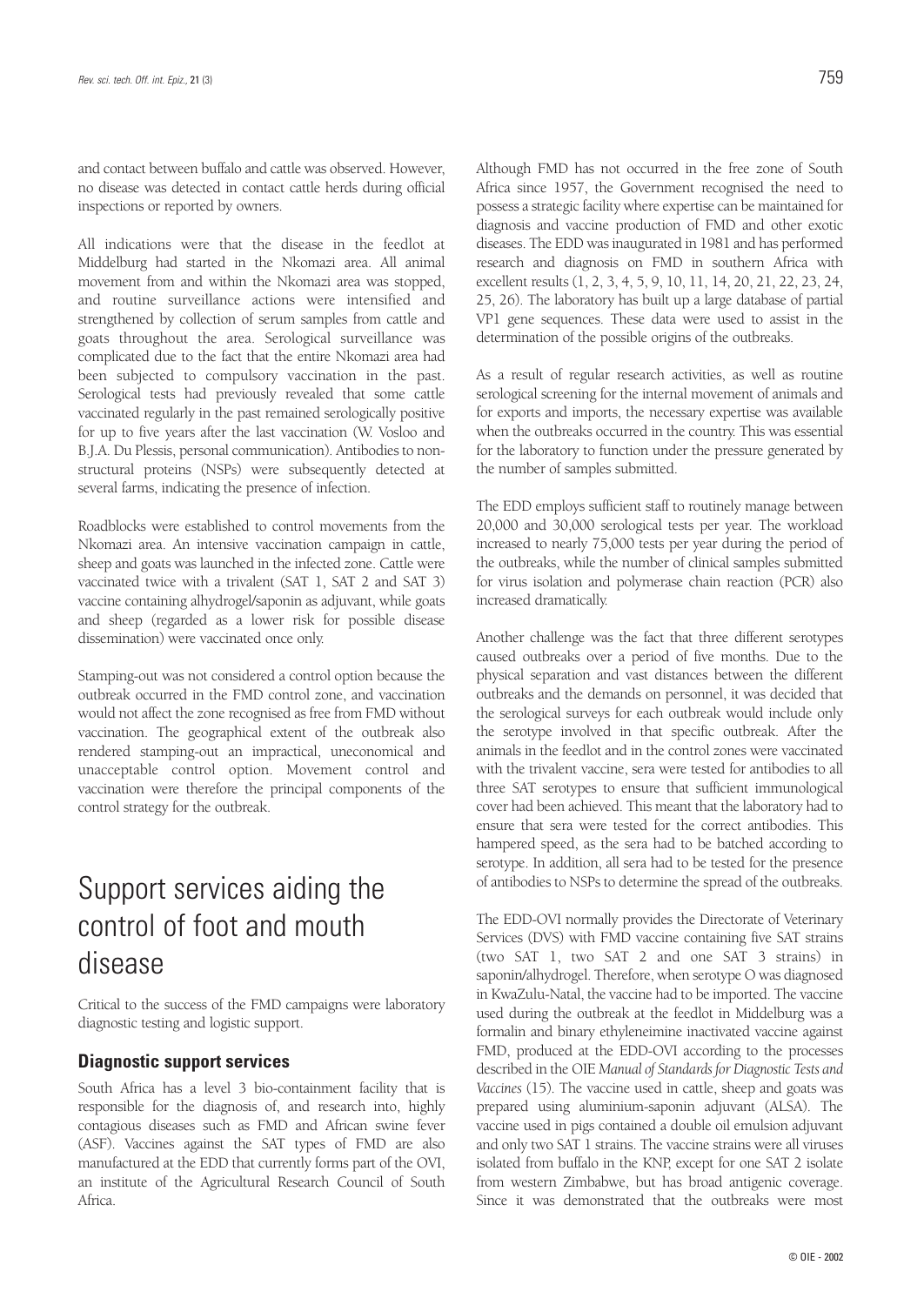probably caused by infected buffalo, and buffalo can carry all three serotypes, the trivalent vaccine was used to prevent any further incidences. During the period from 1999 to 2000, the EDD delivered 150,000 trivalent doses of vaccine to the DVS. This increased to 519,600 during the period from 2000 to 2001.

### **Logistic support services**

Within the first week after the disease was diagnosed in KwaZulu-Natal, it became evident that, contrary to past experiences with outbreaks of FMD in the control zone, the available personnel within the national and provincial Veterinary Services of the country would not be sufficient to control the outbreak in the free zone effectively. Due to the long period since the last outbreak of FMD in livestock in South Africa, there was also a lack of experience and exposure within the contingent of professional and technical staff to mobilise effective logistic support. Available contingency plans focused on possible outbreaks in the FMD control zone, where movement restrictions were easy to institute, and were not easily applicable to the free zone where free movement of animals and animal products occurred. Assistance was obtained from the SANDF and a Joint Operational Command (JOC) was established with representatives from the SANDF, officials from the national and provincial Veterinary Services, Road Traffic Inspectorate (RTI), SAPS, disaster management units and policy-makers within the farming community and nature conservation.

Extensive logistic support was provided by the SANDF, consisting initially of the deployment of two companies, air support and mobile patrols with horses and motorbikes. This was later expanded to a total contingent of more than 900 SANDF personnel to man and operate more than 72 roadblocks, man and patrol bio-security cordons, provide mobile decontamination points, operate an around-the-clock information and alert unit, assist with the disposal of culled animals, provide intelligence back-up, erect and man animal quarantine and holding camps, dispose of confiscated animals and animal products and undertake reconnaissance operations to identify and implement new or extended control areas, cordons and roadblocks. The additional personnel included staff permanently employed by the SANDF but also volunteers from home defence units, farmers and retired veterinary personnel.

The JOC held two meetings every day for the entire duration of the outbreak during which activities were planned, evaluated and adapted where necessary. The JOC operated on the principle that decision-making in respect of disease control strategies was the responsibility of veterinary professionals and technical staff, whilst implementation of logistic support to back-up disease control strategies was the responsibility of the SANDF in collaboration with veterinary staff and other support services.

The principle of a JOC was implemented immediately in a similar fashion to control the disease outbreaks in the Mpumalanga Province, with close cooperation once again from the SANDF, RTI, SAPS and other support services.

The operational costs borne by the National Department of Agriculture to contain the outbreaks in KwaZulu-Natal, Mpumalanga and Mhala from September 2000 to February 2001 amounted to approximately ZAR75 million (US\$8 million). The total operational costs, including those of the support services, are estimated at ZAR90 million (approximately US\$9 million).

# Lessons learned during the control of foot and mouth disease in South Africa

Foot and mouth disease is primarily perceived as a tradesensitive disease by most developed countries. International convention requires that all countries participating in the international trade of animals and animal products should abide by the rules to render the required sanitary guarantees for trade, provided the rules are applied in a scientifically justifiable manner. However, this perception sometimes appears to be in conflict with socio-economic practices as farmers who, for example, do not directly benefit from international trade or do not actively participate in the export of animals and animal products, may fail to understand the rationale for culling healthy animals.

In KwaZulu-Natal, it was extremely difficult to convince farmers in communal grazing areas to submit their animals for culling and, when culling was discontinued, to present their animals for vaccination. Cattle are reared and kept for a variety of reasons including ceremonial uses, as dowries (*lobola*), and for ploughing, manure, meat and milk. To convince these farmers that their animals must be killed to serve a purpose outside their framework of values or existence is difficult, if not impossible. The establishment of an acceptable platform for negotiation for compensation for animals to be culled becomes even more difficult when communal farmers have different perceptions as to the value of their animals compared to commercial cattle.

The press did not readily understand why FMD raises so much international concern and reaction, whilst not being a zoonosis and causing few mortalities in livestock. Many of the media inquiries focused on this aspect without really conveying to the public and livestock owners the rationale for controlling the disease to maintain access to international trade in animals and animal products. It became evident that the establishment of Internet sites and the issuing of regular press statements must be supplemented by a transparent and continuous rapport with the media.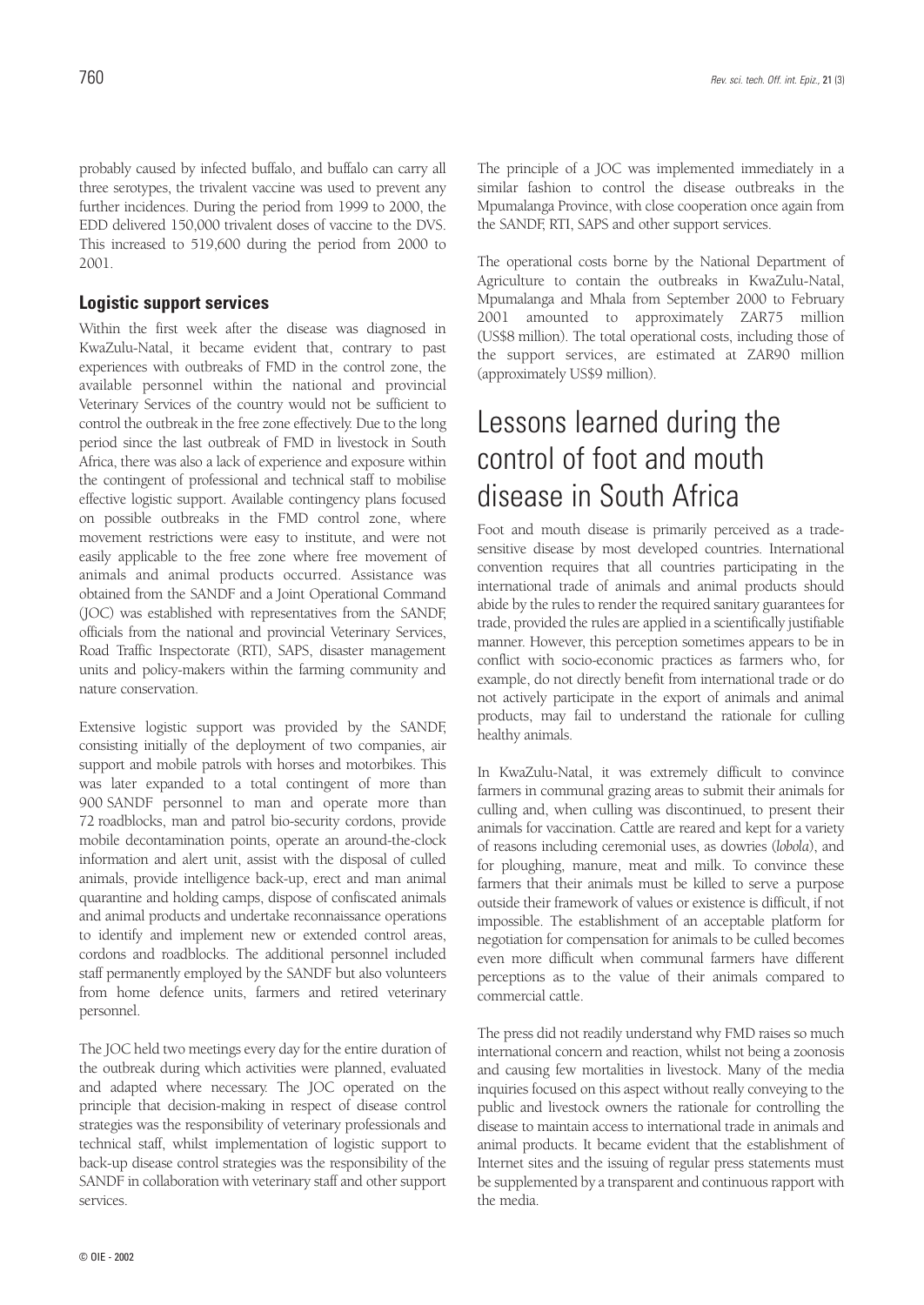The outbreaks, especially in KwaZulu-Natal and the feedlot at Middelburg, illustrated that although there are general guidelines available for the control of an outbreak of FMD, there is no blueprint or tailor-made guideline for every circumstance. Decisions based on the unique prevailing circumstances of each outbreak that are taken within the first 48 hours after detection of disease determine the success or failure of an operation. In both of these outbreaks, vitally important decisions had to be taken immediately after confirmation of the diagnosis, which in the end proved to be successful in the relatively rapid containment of the outbreaks.

An important business activity on the feedlot was a system of contract or custom feeding, whereby the feedlot feeds animals for outside customers in addition to those animals procured by the feedlot company for their own account. Private individuals who make use of the custom feeding system source these animals throughout the country, without necessarily considering disease risk management before the animals enter the feedlot system. This obviously creates an additional disease risk over and above the acceptance of animals into the feedlot system originating from FMD control zones. In a review of the FMD control policy after the outbreaks, it was ruled that no animals from an official disease control zone or procured by private individuals will be accepted into a feedlot system.

The importance of human movements in the area of an active outbreak is often under-estimated as a possible cause of disease dissemination. Human movement was suspected as the cause of some extensions of the infection, especially in the outbreak in KwaZulu-Natal. Therefore special care should be taken to apply the strictest possible control on human movements and disposal of protective clothing, as well as control of personnel moving between farms to conduct inspections. Restrictions posed on the removal or movement of other agricultural products or farm produce within an infected area must also be justified scientifically to limit losses.

Experiences in the outbreaks raised unresolved questions about the status and role of carrier animals in the epidemiology of the disease, the advantages and disadvantages of total stamping-out versus a modified or controlled stamping-out policy and the role of advanced diagnostic techniques, such as tests measuring antibodies to NSPs of FMD virus to distinguish between infected and vaccinated animals. The qualifying periods for the different categories of zone freedom from FMD with and without vaccination prescribed in the OIE *International Animal Health Code* appear to be unrealistically long (16). They therefore need to be reviewed, taking the total spectrum of risk mitigation factors into consideration, to determine justifiable and realistic waiting periods for a country to qualify for disease freedom or to regain the status lost as result of an outbreak.

Any country experiencing an outbreak of FMD can expect questions or trade restrictions from regular trading partners. In the era before zone or country freedom from disease became a prerequisite for trade, trade partners in general tended to accept the guarantees provided concerning the successful containment or eradication of an outbreak in a given locality within a country. However, the experience of South Africa was that the entire country, irrespective of the size or magnitude of an outbreak and regardless of the fact that outbreaks only affected small portions of the country, was under suspicion. The perceived over-reaction had a serious negative impact on international trade in animals and animal products and certain non-animal farm produce, even though adequate sanitary guarantees could be given for the remainder of the country not affected by the disease.

Laboratory results must imperatively be generated independently from State interest to ensure the objective interpretation of results. However, in the event of a major disease crisis where the available resources of a laboratory are utilised to the limit, additional funding and resources should be made available by government without having an effect on the impartial relationship that must exist between the laboratory and the State. Since two separate entities, namely the DVS representing the Government and the EDD-OVI – a para-statal body and part of the Agricultural Research Council – were involved in the outbreaks and had the task of trying to elucidate the epidemiology of the outbreaks, it was of utmost importance that a good working relationship and effective communication existed between the laboratory personnel and Government officials.

The danger of complacency arising among staff who do not perceive FMD as a real threat creates problems when mobilising personnel in the event of an outbreak. This was especially true in South Africa where very few personnel had previous experience in the control of an outbreak of FMD. The key to the successful containment of any outbreak of FMD is immediate and decisive action. It is, however, important that personnel be brought to a high level of commitment as soon as possible after deployment and that they are knowledgeable in the identification and recognition of the disease. A transition period of 'over-reaction' was expected, i.e. having difficulty distinguishing between possible suspicious clinical lesions and other obvious causes of lesions in the mouth and on the feet. Numerous false alarms were triggered by the simultaneous occurrence of an abnormally high incidence of lumpy skin disease resulting in confusing lesions in the mouth – especially in cases of secondary infections of mouth lesions. In the arid and semi-arid areas of the country where cattle are mostly reared on natural grazing, injuries to the dorsum of the tongue due to dry grass lodged in the buccal papillae causing 'FMDlike' lesions also resulted in many false alarms.

The multidisciplinary approach followed in South Africa for the containment and control of outbreaks illustrated that the veterinary services of a country urgently need to utilise external logistic expertise and operational planning for the successful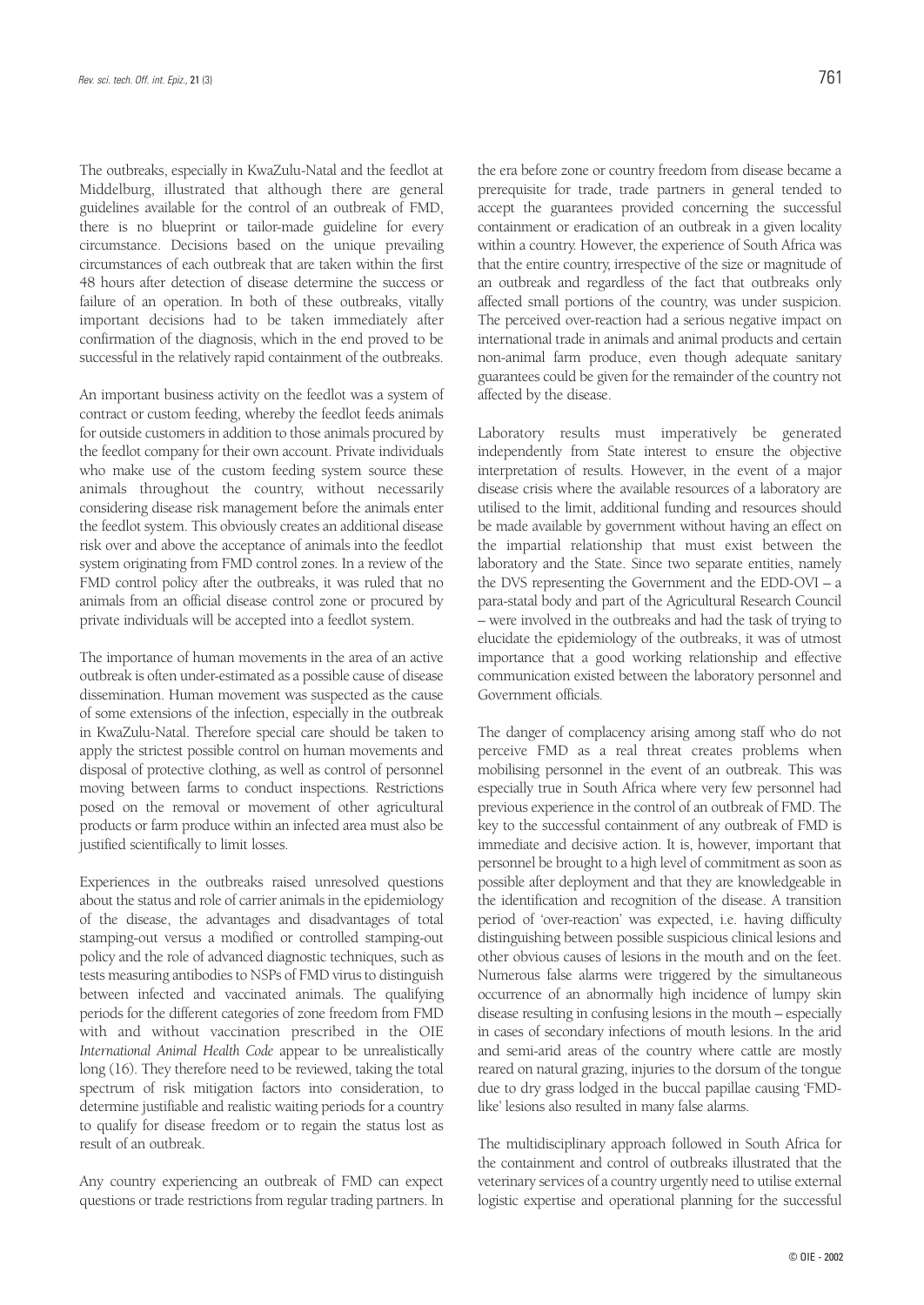■

control of a disease that threatens to become a national disaster. Expertise in logistic and operational planning was available from other disciplines, such as the security services and disaster control units. They were used maximally and with great success in combating the outbreaks of FMD in South Africa, particularly in the control of people and vehicles.

Control strategies and the rationale for making decisions to control an outbreak rapidly and effectively should imperatively be left to the veterinary administration of the country concerned and this needs to be backed up by the required political and financial support.

# **La fièvre aphteuse : l'expérience de l'Afrique du Sud**

G.K. Brückner, W. Vosloo, B.J.A. Du Plessis, P.E.L.G. Kloeck, L. Connoway, M.D. Ekron, D.B. Weaver, C.J. Dickason, F.J. Schreuder, T. Marais & M.E. Mogajane

#### **Résumé**

La fièvre aphteuse est enzootique parmi les populations de buffles d'Afrique (*Syncerus caffer*) du Parc national Kruger et d'autres parcs de la région. Le dernier foyer signalé parmi les animaux domestiques en dehors de la zone de contrôle date de 1957. Pour avoir réussi à maîtriser la maladie, le pays s'est vu reconnaître par l'OIE, en 1995, le statut de zone indemne de fièvre aphteuse où n'est pas pratiquée la vaccination. L'Afrique du Sud a perdu ce statut en septembre 2000 lors de l'apparition du premier cas dû au sérotype O jamais enregistré dans le pays, dans un élevage de porcs de la province du KwaZulu-Natal, imputé à l'utilisation illégale d'eaux grasses non traitées pour l'alimentation des porcs. En novembre 2000, un foyer de fièvre aphteuse dû au sérotype SAT 1 a été détecté dans un parc d'engraissement situé dans la zone indemne de la province de Mpumalanga. Le foyer à virus de sérotype SAT 1 a été attribué à des bovins de la zone de contrôle de la fièvre aphteuse, située au sud du Parc national Kruger. Un buffle était entré en contact avec du bétail suite à de graves dégâts occasionnés par les inondations à la clôture à gibier entourant le parc. Un autre foyer a également été détecté dans la zone de contrôle de la fièvre aphteuse en février 2001. Un buffle échappé du Parc national Kruger était également à l'origine de ce foyer à sérotype SAT 2. Tous ces foyers ont été maîtrisés et l'Afrique du Sud a recouvré en mai 2002 le statut de zone indemne de fièvre aphteuse sans vaccination.

L'apparition de ces foyers a imposé un réexamen des méthodes de lutte et de confinement de la fièvre aphteuse en application depuis de nombreuses années et conformes aux pratiques acceptées à l'échelle internationale. Les auteurs expliquent les arguments qui ont conduit à l'adoption des différentes stratégies de prophylaxie, la nécessité d'une démarche pluridisciplinaire dans la lutte contre la maladie, l'interaction entre prophylaxie, aide technologique et appui au diagnostic, ainsi que les enseignements tirés de l'expérience. Ils avancent également quelques propositions de stratégie de lutte pour les années à venir.

#### **Mots-clés**

Afrique du Sud – Approche pluridisciplinaire – Appui logistique – Buffle d'Afrique – Fièvre aphteuse – Office international des épizooties – Parcs d'engraissement – Stratégies de lutte – Zones.

■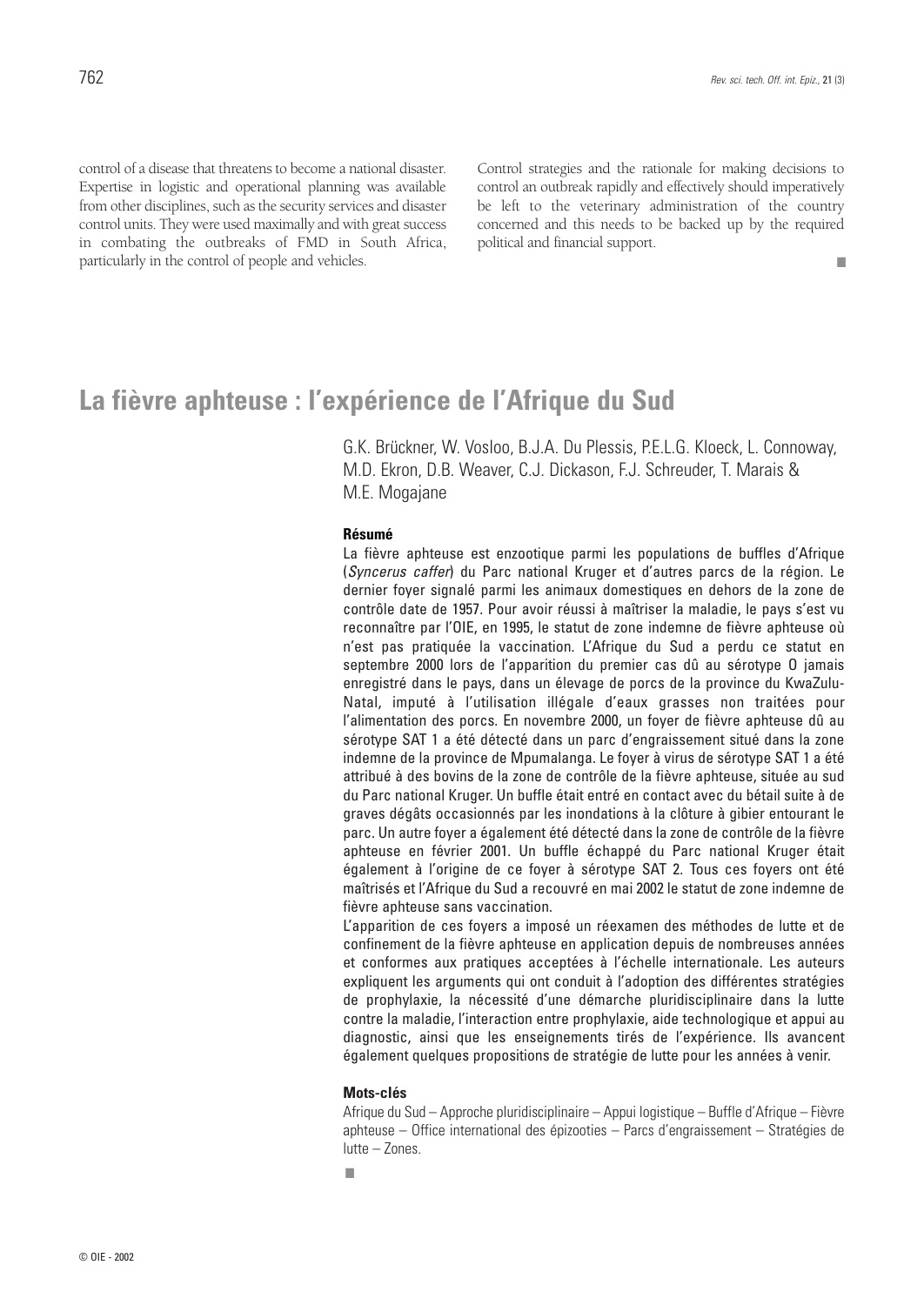## **Fiebre aftosa: la experiencia de Sudáfrica**

G.K. Brückner, W. Vosloo, B.J.A. Du Plessis, P.E.L.G. Kloeck, L. Connoway, M.D. Ekron, D.B. Weaver, C.J. Dickason, F.J. Schreuder, T. Marais & M.E. Mogajane

#### **Resumen**

La fiebre aftosa es endémica en las poblaciones de búfalo africano (*Syncerus caffer*) del Parque Nacional Kruger y de otros parques de la región. En 1957 ocurrió el último brote señalado entre animales domésticos fuera de la zona de control de la fiebre aftosa. El éxito obtenido por Sudáfrica en la contención de la fiebre aftosa le valió en 1995 el reconocimiento de la OIE como país con zona libre de fiebre aftosa sin vacunación. El país perdió ese estatus en septiembre de 2000 con la aparición por primera vez en Sudáfrica de un brote debido al serotipo O, en una explotación porcina de la provincia de KwaZulu-Natal, seguramente como consecuencia de la alimentación ilegal de porcinos con desperdicios que no habían sido tratados. En noviembre 2000 se detectó un brote de fiebre aftosa debido al serotipo SAT 1 en la zona libre de la provincia de Mpumalanga, en un lote de animales de engorde. El brote debido al serotipo SAT 1, según pudo determinarse, tenía su origen en bovinos domésticos de la zona de control de la fiebre aftosa al sur del Parque Nacional Kruger, que estuvieron en contacto con búfalos después de que la valla de protección contra animales salvajes que rodea el parque resultara dañada por inundaciones. En febrero de 2001 se diagnosticó un nuevo brote en la zona de control de la fiebre aftosa, causado en aquella ocasión por el serotipo SAT 2 y provocado también por un búfalo que se había escapado del Parque Kruger. Todos estos brotes fueron controlados y el país recobró el estatus de su zona libre de fiebre aftosa sin vacunación en mayo de 2002.

Todos esos brotes obligaron a revisar los métodos aplicados durante muchos años para controlar y contener la fiebre aftosa, acordes con las prácticas internacionalmente aceptadas. Los autores exponen el razonamiento subyacente a las distintas estrategias de control que se instituyeron, la necesidad de adoptar un planteamiento multidisciplinar para luchar contra la enfermedad, la interrelación entre las medidas de control, las labores de diagnóstico y el apoyo tecnológico y por último las lecciones extraídas de la experiencia. Efectúan asimismo algunas sugerencias de cara a futuras estrategias de control.

#### **Palabras clave**

Apoyo logístico – Búfalo africano – Estrategias de control – Fiebre aftosa – Lote de animales de engorde – Oficina Internacional de Epizootias – Planteamiento multidisciplinar – Sudáfrica – Zonas.

#### ■

# **References**

- 1. Bastos A.D.S. (1998). Detection and characterisation of foot-and-mouth disease virus in sub-Saharan Africa. *Onderstepoort J. vet. Res.*, **65**, 37-47.
- 2. Bastos A.D.S., Bertsschinger H.J., Cordel C., van Vuuren C.D., Keet D., Bengis R.G., Grobler D.G. & Thomson G.R. (1999). – Possibility of sexual transmission of foot-and-mouth disease from African buffalo to cattle. *Vet. Rec.*, **145**, 77-79.
- 3. Bastos A.D.S., Boshoff C.I., Keet D.F., Bengis R.G. & Thomson G.R. (2000). – Natural transmission of foot-andmouth disease virus between African buffalo (*Syncerus caffer*) and impala (*Aepyceros melampus*) in the Kruger National Park, South Africa. *Epidemiol. Infect.*, **124**, 591-598.
- 4. Bastos A.D.S., Haydon D.T., Forsberg R., Knowles N.J., Anderson E.C., Bengis R.G., Nel L.H. & Thomson G.R. (2001). – Genetic heterogeneity of SAT-1 type foot-and-mouth disease viruses in southern Africa. *Arch. Virol.*, **146**, 1537-1551.
- 5. Bengis R.G., Thomson G.R., Hedger R.S., De Vos V. & Pini A. (1986). – Foot-and-mouth disease and the African buffalo (*Syncerus caffer*). 1: Carriers as a source of infection for cattle. *Onderstepoort J. vet. Res.*, **53**, 69-73.
- 6. Brückner G.K. & Faul A. (1988). Animal disease control in South Africa. *In* Proc. 58th Conference of the United States Animal Health Association (USAHA), Michigan. USAHA, Richmond, Virginia.